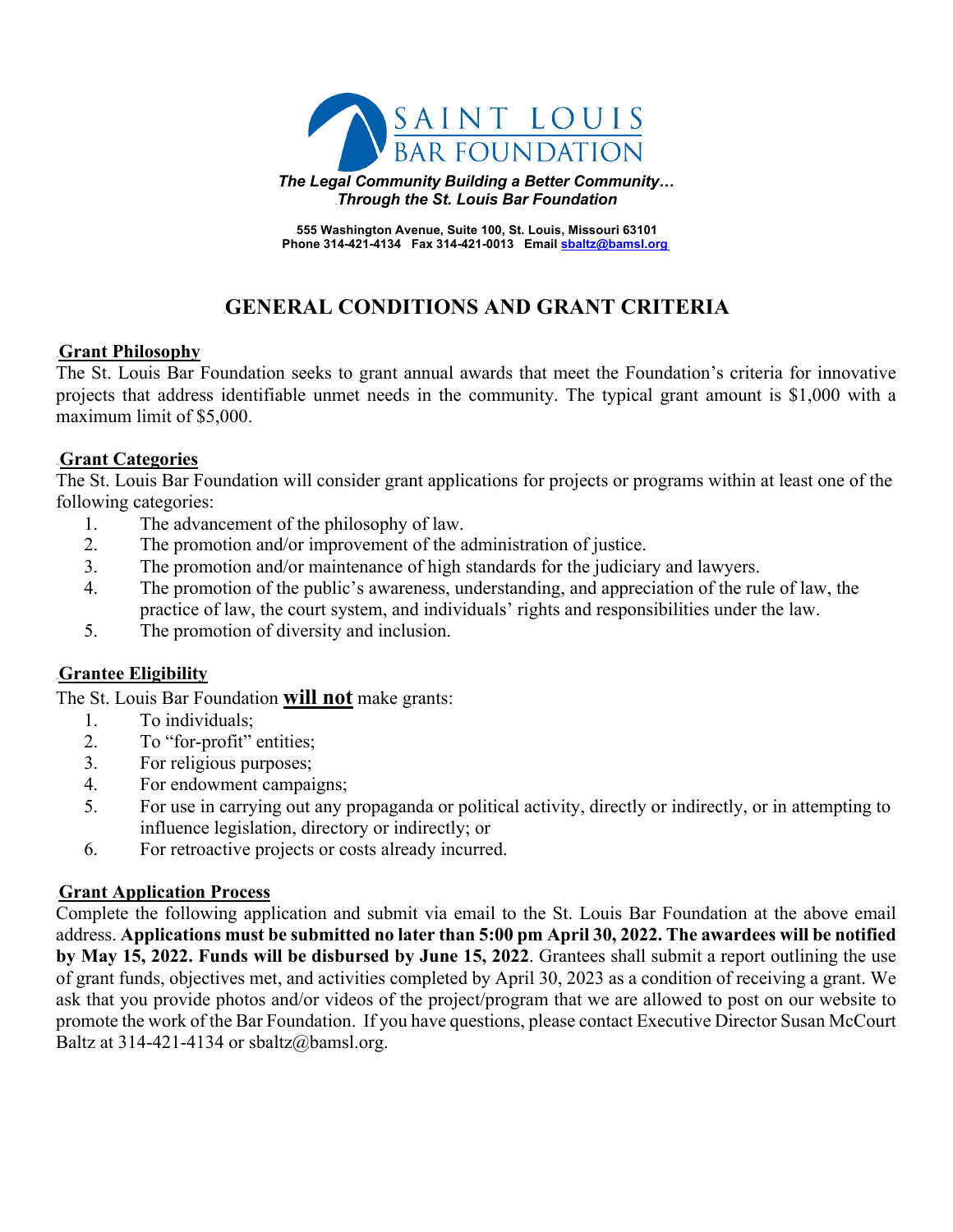

<sup>B</sup>*The Legal Community Building a Better Community…* 6B*Through the St. Louis Bar Foundation*

7B**555 Washington Avenue, Suite 100, St. Louis, Missouri 63101** Phone 314-421-4134 Fax 314-421-0013 Email sbaltz@bamsl.org

# **GRANT APPLICATION**

*Submit, with attachments, not later than 5:00 pm April 30, 2022.* <sup>U</sup>*Signature of agreement is required for consideration of application.* <sup>U</sup>*Complete and return this page as cover sheet to your grant application.*

| Organization submitting application: |     |       |  |  |  |  |  |
|--------------------------------------|-----|-------|--|--|--|--|--|
| Person submitting application:       |     |       |  |  |  |  |  |
|                                      |     |       |  |  |  |  |  |
| Address                              |     |       |  |  |  |  |  |
| Phone                                | Fax | Email |  |  |  |  |  |
|                                      |     |       |  |  |  |  |  |
| Website                              |     |       |  |  |  |  |  |
| How did you hear about us?           |     |       |  |  |  |  |  |

**Attachment #1:** Current IRS Ruling Letter for NOT FOR PROFIT TAX-EXEMPT ORGANIZATION confirming the organization is tax-exempt under Section  $501(c)(3)$  of the Internal Revenue Code. Provide current name, address, and telephone if different than shown on the letter.

**Attachment #2:** List of organization officers/board and name of person directly responsible for the project including affiliation/position and contact information (address, phone, fax, and email).

**Attachment #3:** A document [preferably not exceeding five (5) typewritten pages] that includes the following information:

- (a) Please provide an executive summary in 50 words or less.
- (b) Please describe your project/program.
- (c) What grant category does your project/program qualify for?
- (d) What is the purpose of the grant?
- (e) What benefits are to be derived from the project/program.
- (f) What do you plan to use the grant funds for?

| <b>Attachment #4:</b>                    | If the Foundation is unable to fund your proposal in the full amount requested, would a |     |    |  |
|------------------------------------------|-----------------------------------------------------------------------------------------|-----|----|--|
| lesser amount of funding be appropriate? |                                                                                         | YES | NO |  |

If yes, what is the minimum amount acceptable?  $\$\$ 

**Attachment #5:** Current or most recent balance showing details of income and expenses.